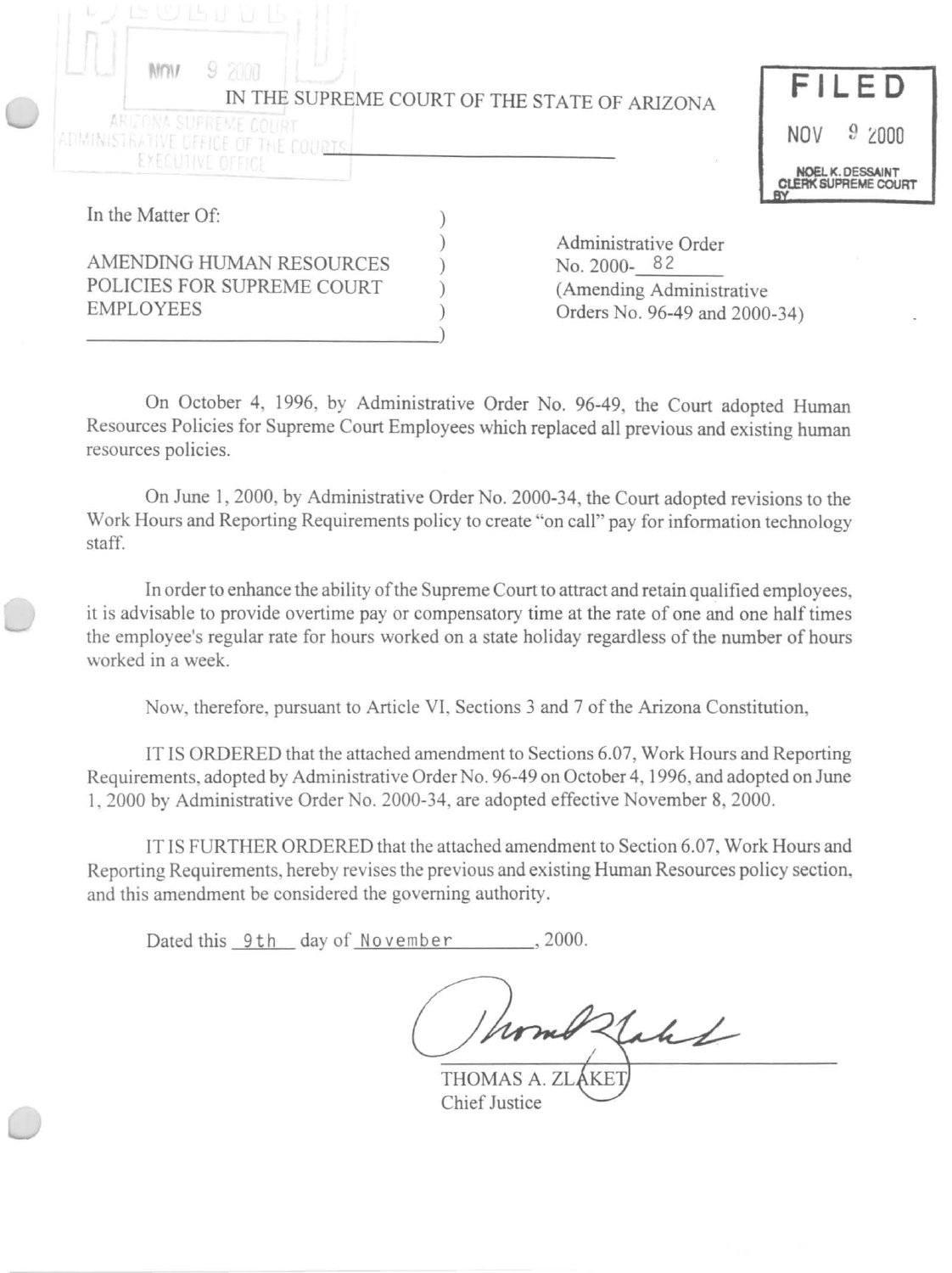Arizona Supreme Court Policies and Procedures Manual Section: 6.07 Date: 07/01/00 11/08/00 Applies to: Supreme Court

# WORK HOURS AND REPORTING REQUIREMENTS POLICY

# WORK AND OPERATING HOURS

The Supreme Court operating hours are Monday through Friday, 8:00 a.m. to 5:00 p.m. The normal work hours for Supreme Court employees are Monday through Friday, 8:00 a.m. to 5:00 p.m. However, employees may be assigned a different structured start and end schedule depending upon the nature of the position and an approved alternative work arrangement structured schedule.

# OVERTIME AND COMPENSATORY TIME PAY POLICY

### Non-Exempt Employees

Employees listed below Who are not exempt from the FLSA shall be paid overtime or given compensatory time at the rate of time and one half for all hours worked in excess of the normal 40 hour work week, if they actually work in excess of 40 hours in one week (Saturday through Friday). EXCEPTION: ALL HOURS WORKED ON A DESIGNATED PAID STATE HOLIDAY AS REQUIRED BY STATE LAW SHALL BE PAID OVERTIME OR GIVEN COMPENSATORY TIME AT THE RATE OF TIME AND ONE HALF; REGARDLESS OF TOTAL HOURS WORKED FOR THE WEEK. The preferred method for compensating non-exempt employees for excess hours worked is to give compensatory time off. Non-exempt employees may accrue up to 80 hours of comp time. Any hours paid instead of accumulating compensation time will be at the employee's overtime rate.

### Factors in Determining Payment or Accrual:

Employees must receive prior approval from their authorized supervisor to accumulate hours that may result in overtime pay or compensatory time off. In emergency cases, overtime may be worked before approval is obtained.

All hours actually worked must be reported . Employees must actually work over 40 hours in a one week period (Saturday through Friday) to qualify for overtime. EXCEPT FOR HOURS WORKED ON A DESIGNATED PAID STATE HOLIDAY AS REQUIRED BY STATE LAW. Employees who take vacation or other types of leave during a week will not receive overtime compensation unless and until the actual hours worked exceed 40 hours. For example, if an employee works 10 hour days Monday through Thursday, but is sick or takes vacation on Friday, the employee only worked 40 hours in the week and does not qualify for overtime pay.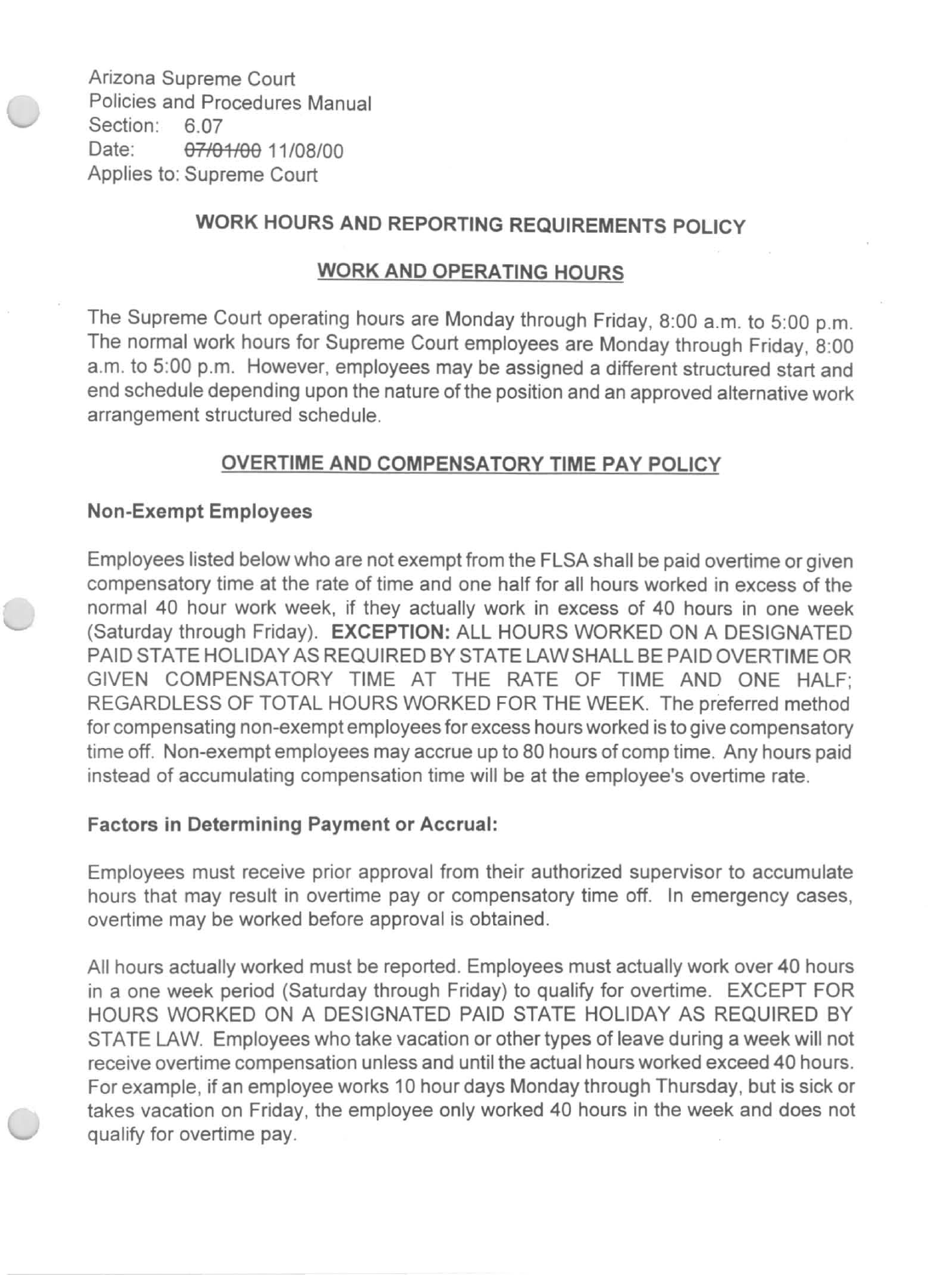#### **WORK HOURS AND REPORTING REQUIREMENTS - Page** 2

Section: 6.07<br>Date: 07/0 07/01/00 11/08/00

Overtime will be compensated or accrued in increments of 15 minutes. For non-exempt employees, hours worked at other state agencies will be combined with hours worked at the Arizona Supreme Court to determine total hours worked.

#### **Exempt Employees:**

It is the nature of most exempt positions that the employee will need to work more than 40 hours per week to complete assignments and keep up with workload demands. As a general rule, all hours worked are considered part of the job, and do not result in additional compensation.

### **Position Classification for Purposes of the FLSA**

Exempt from FLSA

Administrative Director Deputy Director Division Director (all) Project Director Manager (all) Officer (all) Specialist **III**  Specialist **IV**  Specialist V Specialist VI Specialist VII Custodial Supervisor Security Manager Building Mtce Supervisor

Clerk's Office Clerk of the Court Chief Deputy Clerk

Staff Attorney's Office Chief Staff Attorney Staff Attorney

Justices' Staff Law Clerk Judicial Secretary

Special Master Special Master Non-Exempt from FLSA

Assistant (all) Secretary (all) Clerk (all) Custodial Worker Floor Care Custodian Security Officer General Building Mtce Techn Carpentry Mtce Technician Building Mtce Technician Machine Operator Controls Technician HVAC Technician Receptionist Specialist I Specialist II

Deputy Clerk

**Secretary** 

Executive Secretary Water Adjudication Specialist Courtroom Deputy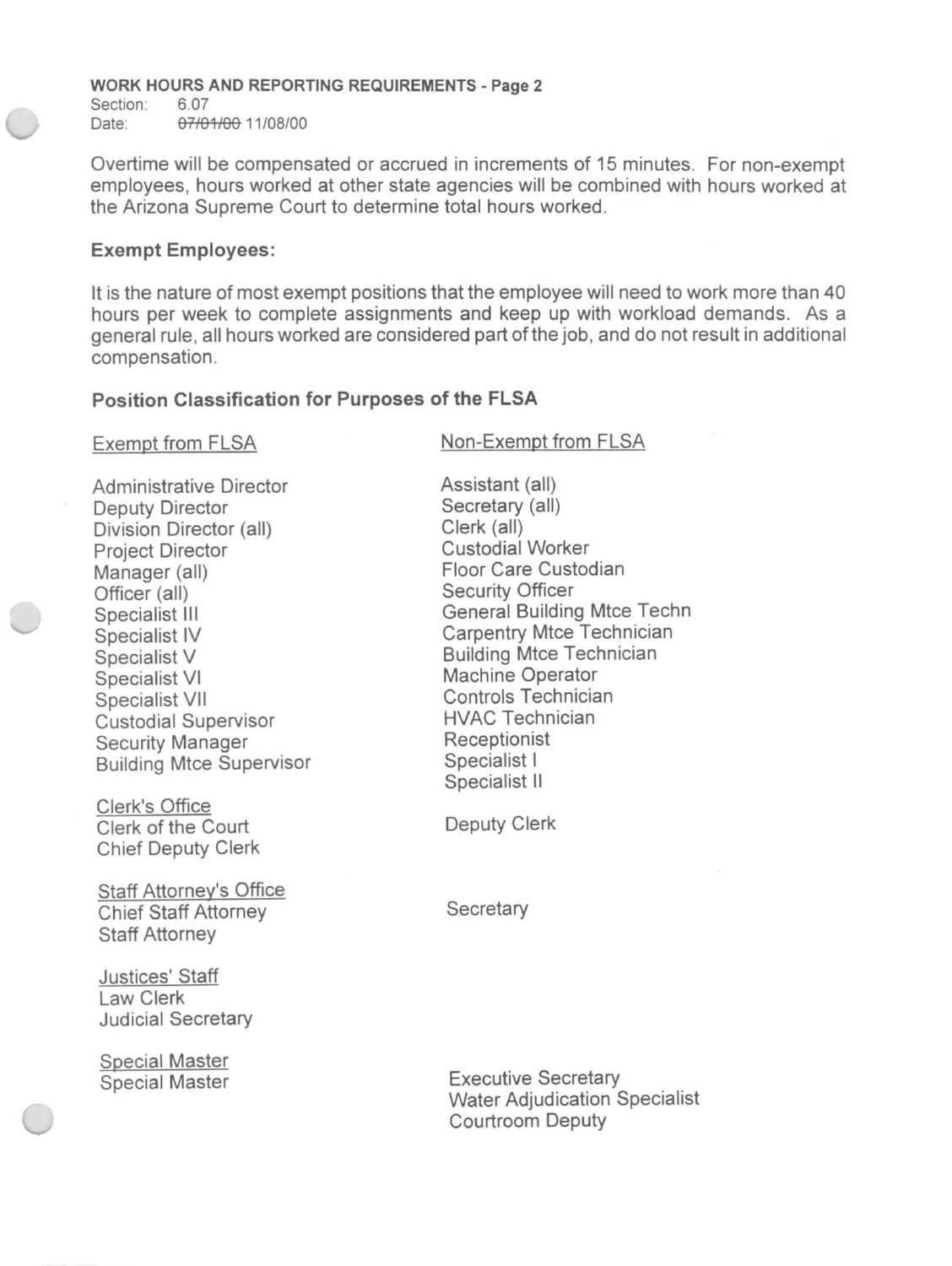WORK HOURS AND REPORTING REQUIREMENTS - Page 3

Section: 6.07 Date: 07/01/00 11/08/00

Exempt employees will not be suspended without pay for less than one week for any reason, including disciplinary action or budgetary constraints.

# LAW CLERKS

Law clerks are full-time, exempt employees with limited appointments. Law clerks are appointed by a justice, usually for a term of one year. The term may be extended. Law clerks are expected to attend all oral arguments conducted by the court unless otherwise excused by the appointing justice, including those held at locations other than in Phoenix. When attendance requires law clerks to travel, reimbursement for expenses and per diem according to current travel policies will apply.

# WEEKLY EXCEPTION TIME REPORTING SYSTEM

For AOC employees, all Weekly Exception Time Reports (WETR) must be approved by the Division Director or the Acting Division Director in the Director's absence.

Any changes to the original Weekly Exception Time Report must be submitted to and approved by the Division Director in the next time reporting period. In orderto maintain the accuracy of the system, employees and Division Directors should keep WETR records current.

# ALTERNATIVE WORK ARRANGEMENT PROGRAM

Defined alternative work arrangements may be available to eligible full time employees depending upon the employee's specific position. However, the structured nature of some positions may limit or prohibit participation in the alternative work arrangement program. An alternative work arrangement is not an entitlement and may be canceled by the Division Director at any time.

### Flextime:

Flextime is a Monday - Friday schedule with work hours different from the normal 8:00 a.m. to 5:00 p.m. A flextime schedule must be approved by the respective Division Director, and will not be changed on a daily basis.

### Compressed Work Week:

A compressed work week condenses the traditional two week pay period in one of two ways:

A *9/80* work period equaling 80 hours over a two week work period . Employees work eight 9 hour days, one 8 hour day, and have one day off each two week pay period. Nonexempt employees on a *9/80* schedule have a different work week from employees on a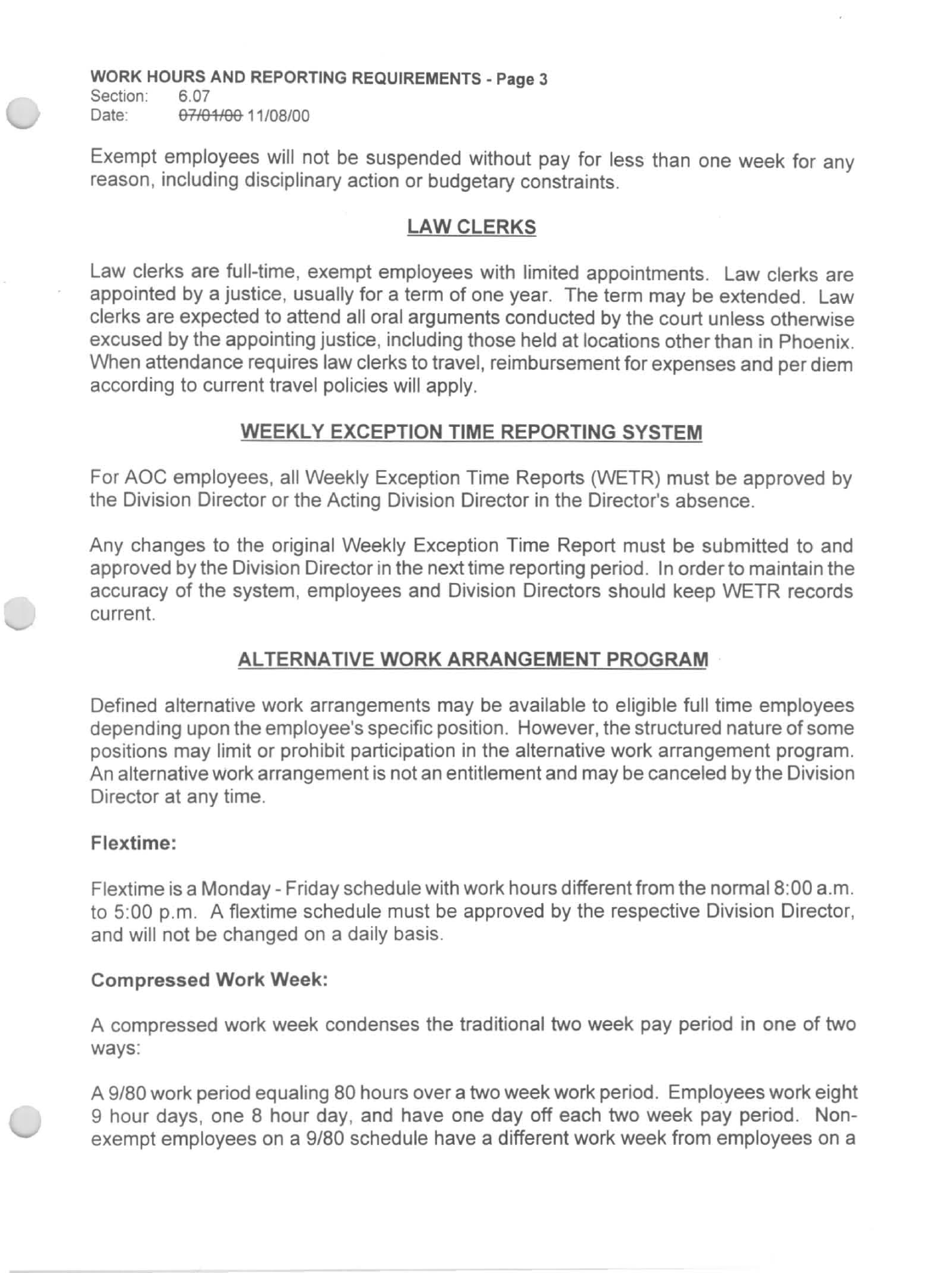# **WORK HOURS AND REPORTING REQUIREMENTS - Page 4**

Section: Date: 07/01/00 11/08/00

traditional schedule. The employees' work week ends after 40 hours in the longer week. The remaining 5 hours are part of the next work week.

For example, a non-exempt employee works the following schedule, with every other Friday off:

| <b>MONDAY</b> | TUESDAY | <b>WEDNESDAY</b> | <b>THURSDAY</b> | <b>FRIDAY</b> |
|---------------|---------|------------------|-----------------|---------------|
| 9             | 9       | 9                | 9               | 4/5           |
| <b>MONDAY</b> | TUESDAY | <b>WEDNESDAY</b> | <b>THURSDAY</b> | <b>FRIDAY</b> |
| 9             | 9       | 9                | 8               | OFF           |

This employee's work week ends after 4 hours Friday. Any hours worked after that time are considered part of the next work week.

### **OR**

Employees work four 10 hour days in a week and have one day off each week. Employees choosing this option must take a full one hour lunch period during the 4/10 work week. Employees or supervisors may choose to limit this option to less frequently than every week.

Employees working an alternate schedule need to consider the impact of the alternate schedule on holidays and other paid leave time. Holidays provide 8 hours of paid leave. Employees on a 9 or 10 hour work day need to WETR the additional 1 or 2 hours as vacation, personal, or compensatory leave, or make up the time. Similarly, employees on a 9 or 10 hour day need to WETR 9 or 10 hours vacation, sick or personal time for any days taken.

### **Telecommute:**

A Division Director may authorize an employee to work from home or another satellite location other than the "main" office. Telecommuting will be allowed only when it is in the best interest of the Supreme Court, and appropriate arrangements can be made. The Supreme Court building is considered the post of duty for Phoenix employees who telecommute. For Tucson employees, it is the Tucson office of the Supreme Court.

# **Eligibility:**

Eligible full time employees may participate in flextime or a compressed work week if the nature of the work allows. Employees who supervise others are eligible to participate in flextime only.